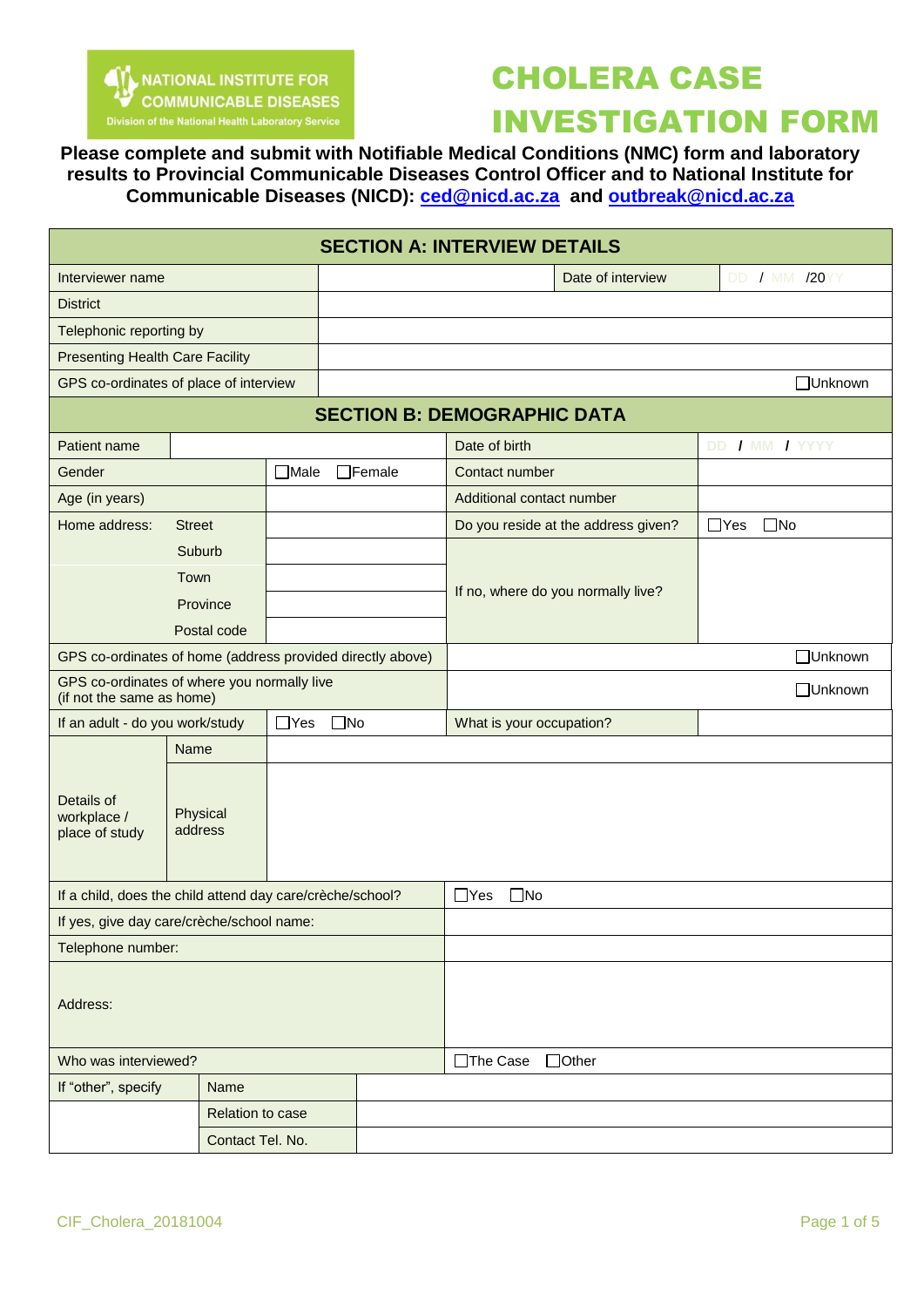

### CHOLERA CASE

### INVESTIGATION FORM

| <b>SECTION C: DETAILS ABOUT ILLNESS</b>                                                                                                   |                                                                                                                                                                                      |                                                                                            |                                                                      |                             |                    |                          |                    |  |
|-------------------------------------------------------------------------------------------------------------------------------------------|--------------------------------------------------------------------------------------------------------------------------------------------------------------------------------------|--------------------------------------------------------------------------------------------|----------------------------------------------------------------------|-----------------------------|--------------------|--------------------------|--------------------|--|
| DD / MM / YYYY<br>Date of onset of diarrhoea                                                                                              |                                                                                                                                                                                      |                                                                                            |                                                                      |                             |                    |                          |                    |  |
| Last day on which diarrhoea<br>occurred                                                                                                   |                                                                                                                                                                                      | DD / MM / YYYY                                                                             |                                                                      | Is diarrhoea still present? |                    | $\Box$ Yes               | $\Box$ No          |  |
| Which of the following symptoms is/<br>were present during the illness?                                                                   |                                                                                                                                                                                      | $\Box$ Watery diarrhoea<br>$\Box$ Abdominal cramps                                         | $\Box$ Vomiting<br>□Other - specify other <u>___________________</u> |                             |                    |                          |                    |  |
| $\Box$ Yes $\Box$ No<br>Were stool specimens collected?                                                                                   |                                                                                                                                                                                      |                                                                                            |                                                                      | □Unknown                    |                    |                          |                    |  |
| If yes: Laboratory name                                                                                                                   |                                                                                                                                                                                      |                                                                                            |                                                                      |                             |                    |                          |                    |  |
| If yes: Specimen reference no.                                                                                                            |                                                                                                                                                                                      |                                                                                            |                                                                      |                             |                    |                          |                    |  |
|                                                                                                                                           | Were you admitted to hospital?                                                                                                                                                       | $\Box$ Yes $\Box$ No                                                                       |                                                                      |                             |                    |                          |                    |  |
| If yes: Name of Hospital                                                                                                                  |                                                                                                                                                                                      |                                                                                            |                                                                      |                             |                    |                          |                    |  |
| If yes: Date admitted:                                                                                                                    |                                                                                                                                                                                      | DD / MM / YYYY                                                                             | Number of days in hospital?                                          |                             |                    |                          |                    |  |
| Nature of diagnosis                                                                                                                       |                                                                                                                                                                                      | $\Box$ Clinical only<br>□Laboratory confirmed (V.cholerae isolated from stool/rectal swab) |                                                                      |                             |                    |                          |                    |  |
| Has the case been notified?                                                                                                               |                                                                                                                                                                                      | $\Box$ No<br>$\Box$ Yes                                                                    | If yes, case notification number:                                    |                             |                    |                          |                    |  |
| <b>SECTION D: EXPOSURE HISTORY</b>                                                                                                        |                                                                                                                                                                                      |                                                                                            |                                                                      |                             |                    |                          |                    |  |
| Did you travel anywhere in the last 10 days?                                                                                              |                                                                                                                                                                                      |                                                                                            | $\square$ No<br>□Don't know<br>∐Yes                                  |                             |                    |                          |                    |  |
| <b>If Yes: Travel Destination</b>                                                                                                         |                                                                                                                                                                                      |                                                                                            | <b>Departure date</b>                                                |                             |                    |                          | <b>Return date</b> |  |
|                                                                                                                                           |                                                                                                                                                                                      |                                                                                            | DD / MM / YYYY                                                       |                             |                    |                          | DD / MM / YYYY     |  |
|                                                                                                                                           |                                                                                                                                                                                      |                                                                                            | DD / MM / YYYY                                                       |                             |                    |                          | DD / MM / YYYY     |  |
| Did you have contact with anyone who had travelled outside<br>your province of residence in the 10 days before your<br>diarrhoea started? |                                                                                                                                                                                      |                                                                                            | $\Box$ Yes<br>$\Box$ No<br>$\Box$ Don't know                         |                             |                    |                          |                    |  |
| If Yes: Who? Where did they travel to? (Destination)                                                                                      |                                                                                                                                                                                      |                                                                                            |                                                                      | <b>Departure date</b>       | <b>Return date</b> |                          | Date of contact    |  |
|                                                                                                                                           |                                                                                                                                                                                      |                                                                                            |                                                                      | DD / MM / YYYY              | DD / MM / YYYY     |                          | DD / MM / YYYY     |  |
|                                                                                                                                           |                                                                                                                                                                                      |                                                                                            |                                                                      | DD / MM / YYYY              | DD / MM / YYYY     |                          | DD / MM / YYYY     |  |
| Did you have any visitors from outside your province of<br>residence in the 10 days before your diarrhoea started?                        |                                                                                                                                                                                      |                                                                                            | $\square$ No<br>□Don't know<br>$\Box$ Yes                            |                             |                    |                          |                    |  |
|                                                                                                                                           | If Yes: Who? Where did they come from?                                                                                                                                               |                                                                                            |                                                                      | Departure date              | <b>Return date</b> |                          | Date of contact    |  |
|                                                                                                                                           |                                                                                                                                                                                      |                                                                                            |                                                                      | DD / MM / YYYY              | DD / MM / YYYY     |                          | DD / MM / YYYY     |  |
|                                                                                                                                           |                                                                                                                                                                                      |                                                                                            |                                                                      | DD / MM / YYYY              | DD / MM / YYYY     |                          | DD / MM / YYYY     |  |
| Were you in contact with anyone who had diarrhoea in the<br>10 days before your diarrhoea started?                                        |                                                                                                                                                                                      |                                                                                            | □Don't know<br>$\square$ No<br>$\Box$ Yes                            |                             |                    |                          |                    |  |
| If yes, specify                                                                                                                           | Name                                                                                                                                                                                 |                                                                                            | Relation                                                             |                             |                    |                          | Date(s) of contact |  |
|                                                                                                                                           |                                                                                                                                                                                      |                                                                                            |                                                                      |                             |                    | DD / MM / YYYY           |                    |  |
|                                                                                                                                           |                                                                                                                                                                                      |                                                                                            |                                                                      |                             |                    | DD / MM / YYYY           |                    |  |
|                                                                                                                                           |                                                                                                                                                                                      |                                                                                            |                                                                      |                             |                    |                          | DD / MM / YYYY     |  |
|                                                                                                                                           | Did you attend any gatherings or events (wedding receptions, festivals, funerals, church<br>gatherings, choir gathers, baptisms, etc.) in the 10 days before your diarrhoea started? |                                                                                            |                                                                      |                             | ∐Yes               | □Don't know<br>$\Box$ No |                    |  |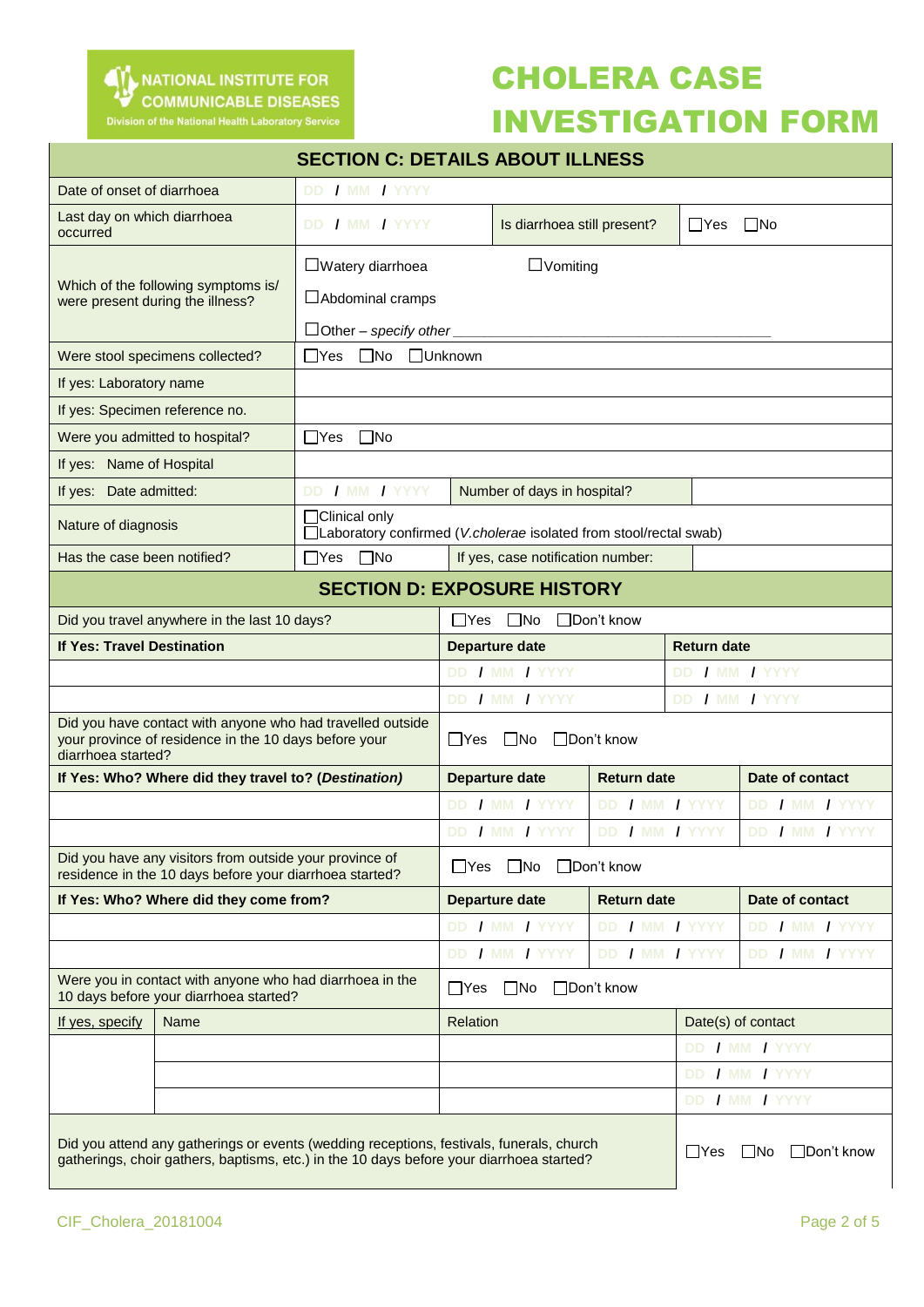

## CHOLERA CASE

### INVESTIGATION FORM

| If yes, specify                                                                                         | Event                                                                                         |                                        |  | Location/venue           | Date           |                       |  |  |
|---------------------------------------------------------------------------------------------------------|-----------------------------------------------------------------------------------------------|----------------------------------------|--|--------------------------|----------------|-----------------------|--|--|
|                                                                                                         |                                                                                               |                                        |  |                          | DD / MM / YYYY |                       |  |  |
|                                                                                                         |                                                                                               |                                        |  |                          | DD / MM / YYYY |                       |  |  |
|                                                                                                         |                                                                                               |                                        |  |                          | DD / MM / YYYY |                       |  |  |
|                                                                                                         | AT HOME, indicate which water is used for which use (tick all applicable)                     |                                        |  |                          |                |                       |  |  |
| <b>Type of water</b>                                                                                    |                                                                                               | <b>Drinking</b>                        |  | <b>Preparing food</b>    | <b>Bathing</b> | <b>Brushing teeth</b> |  |  |
| Municipal tap water indoors                                                                             |                                                                                               | $\Box$                                 |  | H                        | П              |                       |  |  |
| Municipal tap water outdoors but on your<br>property                                                    |                                                                                               | $\Box$                                 |  | $\Box$                   | $\Box$         |                       |  |  |
| Municipal common source water                                                                           |                                                                                               | $\Box$                                 |  | П                        | $\Box$         | П                     |  |  |
| Private well/borehole water                                                                             |                                                                                               | $\Box$                                 |  | M.                       | П              |                       |  |  |
| Untreated surface water (river, pond, dam)                                                              |                                                                                               | $\Box$                                 |  |                          | $\mathsf{L}$   |                       |  |  |
|                                                                                                         | AT WORK / SCHOOL / DAY-CARE, indicate which water is used for which use (tick all applicable) |                                        |  |                          |                |                       |  |  |
| Type of water                                                                                           |                                                                                               | <b>Drinking</b>                        |  | <b>Preparing food</b>    | <b>Bathing</b> | <b>Brushing teeth</b> |  |  |
| Municipal tap water indoors                                                                             |                                                                                               | $\Box$                                 |  | $\overline{\phantom{0}}$ | $\Box$         |                       |  |  |
| Municipal tap water outdoors but on your<br>property                                                    |                                                                                               | $\Box$                                 |  | П                        | $\Box$         | $\Box$                |  |  |
| Municipal common source water                                                                           |                                                                                               | $\Box$                                 |  | $\Box$                   | П              | $\sim$                |  |  |
| Private well/borehole water                                                                             |                                                                                               | $\Box$                                 |  | $\Box$                   | П              | П                     |  |  |
| Untreated surface water (river, pond, dam)                                                              |                                                                                               | П                                      |  |                          | $\mathsf{L}$   |                       |  |  |
|                                                                                                         |                                                                                               | $\Box$ Plastic containers without lids |  |                          |                |                       |  |  |
|                                                                                                         | In what type of containers do you store your<br>water (not refrigerated water)? (Please       | $\Box$ Plastic containers with lids    |  |                          |                |                       |  |  |
| mark all applicable)                                                                                    |                                                                                               | $\Box$ Metal containers without lids   |  |                          |                |                       |  |  |
|                                                                                                         |                                                                                               | $\Box$ Metal containers with lids      |  |                          |                |                       |  |  |
| What do you use to scoop water from the<br>container?                                                   |                                                                                               |                                        |  |                          |                |                       |  |  |
| Where did you shop for fresh fruit or vegetables in the last 10 days? (Please complete the table below) |                                                                                               |                                        |  |                          |                |                       |  |  |
| Store name / Vendor                                                                                     |                                                                                               |                                        |  | Location                 |                |                       |  |  |
|                                                                                                         |                                                                                               |                                        |  |                          |                |                       |  |  |
|                                                                                                         |                                                                                               |                                        |  |                          |                |                       |  |  |
|                                                                                                         |                                                                                               |                                        |  |                          |                |                       |  |  |
|                                                                                                         |                                                                                               |                                        |  |                          |                |                       |  |  |
| Where did you buy your milk in the last 10 days? (Please complete the table below)                      |                                                                                               |                                        |  |                          |                |                       |  |  |
| Store name / Vendor                                                                                     |                                                                                               |                                        |  | Location                 |                |                       |  |  |
|                                                                                                         |                                                                                               |                                        |  |                          |                |                       |  |  |
| Did you eat or drink any unpasteurised dairy/milk products in the                                       |                                                                                               |                                        |  |                          |                |                       |  |  |
| 10 days prior to your illness onset?                                                                    |                                                                                               |                                        |  | $\Box$ Yes<br>$\Box$ No  | □Don't know    |                       |  |  |
| If yes, then where?                                                                                     |                                                                                               |                                        |  |                          |                |                       |  |  |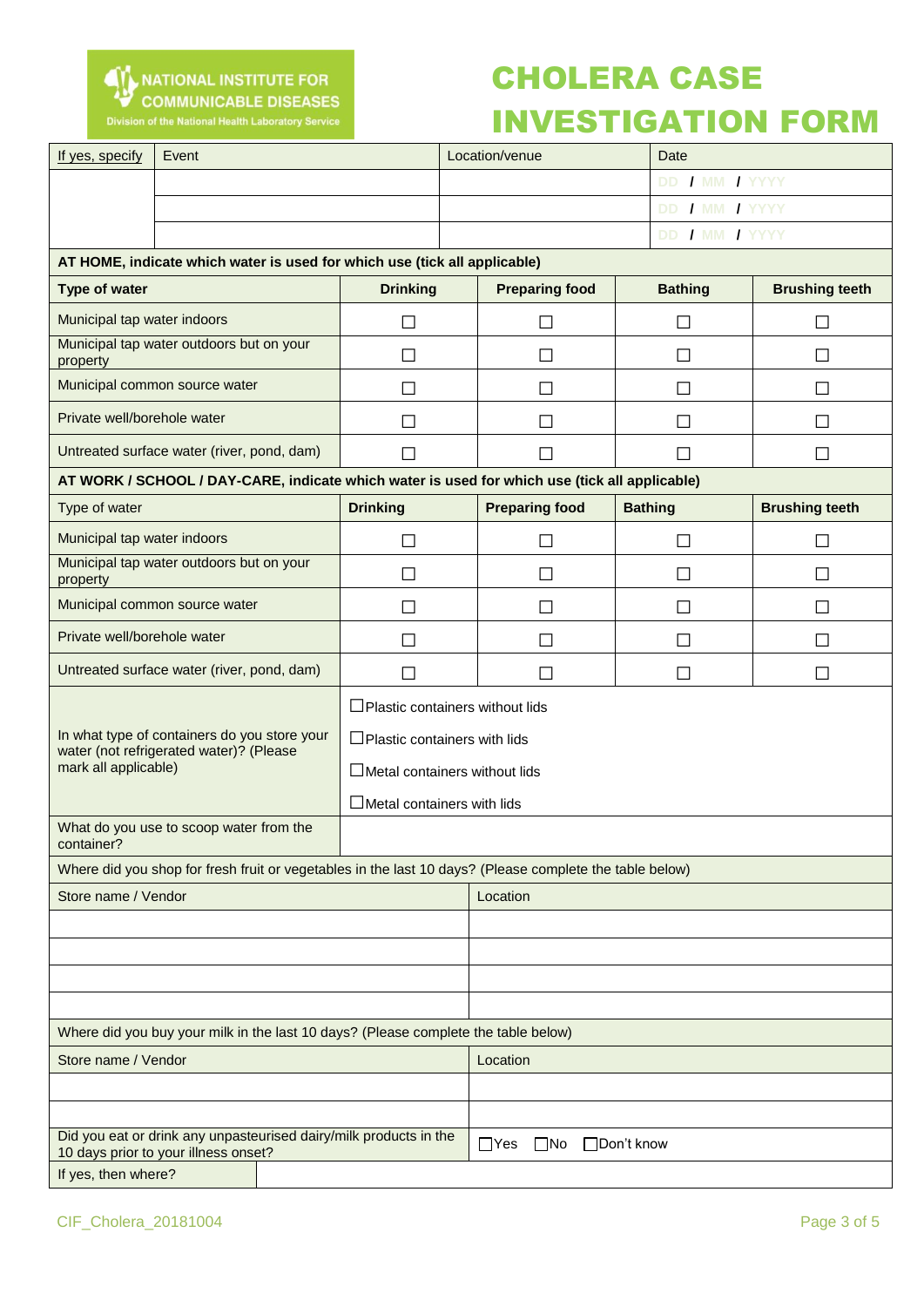

## CHOLERA CASE INVESTIGATION FORM

| In the 10 days before your illness onset, did you eat food/beverages at or from any of the following types of places outside of your<br>home? Tick which of them apply and provide details |  |                                                        |                                 |  |  |  |
|--------------------------------------------------------------------------------------------------------------------------------------------------------------------------------------------|--|--------------------------------------------------------|---------------------------------|--|--|--|
| <b>Name and location</b><br><b>Type of establishment</b>                                                                                                                                   |  | <b>Date</b>                                            | <b>Foods/beverages consumed</b> |  |  |  |
| Restaurant<br>ப                                                                                                                                                                            |  | DD / MM / YYYY                                         |                                 |  |  |  |
| Fast food establishments                                                                                                                                                                   |  | DD / MM / YYYY                                         |                                 |  |  |  |
| Work canteen                                                                                                                                                                               |  | DD / MM / YYYY                                         |                                 |  |  |  |
| Deli<br>⊔                                                                                                                                                                                  |  | DD / MM / YYYY                                         |                                 |  |  |  |
| Supermarket ready-to-eat food<br>Ц                                                                                                                                                         |  | DD / MM / YYYY                                         |                                 |  |  |  |
| Street vendor foods<br>ப                                                                                                                                                                   |  | DD / MM / YYYY                                         |                                 |  |  |  |
| Snack-bar or tuck shop<br>ப                                                                                                                                                                |  | DD / MM / YYYY                                         |                                 |  |  |  |
| Petrol station<br>ப                                                                                                                                                                        |  | DD / MM / YYYY                                         |                                 |  |  |  |
| $\Box$ Another household                                                                                                                                                                   |  | DD / MM / YYYY                                         |                                 |  |  |  |
| Who prepares food in your household?                                                                                                                                                       |  |                                                        |                                 |  |  |  |
| What water do you use to wash fruit and vegetables?                                                                                                                                        |  |                                                        |                                 |  |  |  |
| <b>AT HOME</b>                                                                                                                                                                             |  | <b>AT WORK</b>                                         |                                 |  |  |  |
| a) Which forms of toilet do you make use of?                                                                                                                                               |  | a) Which forms of toilet do you make use of?           |                                 |  |  |  |
| $\Box$ Indoor flushing toilet                                                                                                                                                              |  | $\Box$ Indoor flushing toilet                          |                                 |  |  |  |
| □ Flushing toilet on stand but outside house                                                                                                                                               |  | □ Flushing toilet on stand but outside house           |                                 |  |  |  |
| $\Box$ Pit Latrine                                                                                                                                                                         |  | $\Box$ Pit Latrine                                     |                                 |  |  |  |
| $\Box$ Other                                                                                                                                                                               |  | $\Box$ Other $\_\_\_\_\_\_\$                           |                                 |  |  |  |
| b) Which of the following are available at the toilet?                                                                                                                                     |  | b) Which of the following are available at the toilet? |                                 |  |  |  |
| $\Box$ Tap with running water                                                                                                                                                              |  | $\Box$ Tap with running water                          |                                 |  |  |  |
| $\Box$ Soap                                                                                                                                                                                |  | $\Box$ Soap                                            |                                 |  |  |  |
| Have you or any member of your household used the stream<br>for any activities in the 10 days prior to your diarrhoea started?                                                             |  | $\Box$ Yes<br>$\Box$ No                                | $\Box$ Don't know               |  |  |  |
| If yes, what activities?                                                                                                                                                                   |  |                                                        |                                 |  |  |  |
| <b>SECTION E: GENERAL EHP ASSESSMENT</b>                                                                                                                                                   |  |                                                        |                                 |  |  |  |
| General hygiene conditions in the home? (Remember to check where and how food and water is stored and for how long?)                                                                       |  |                                                        |                                 |  |  |  |
|                                                                                                                                                                                            |  |                                                        |                                 |  |  |  |